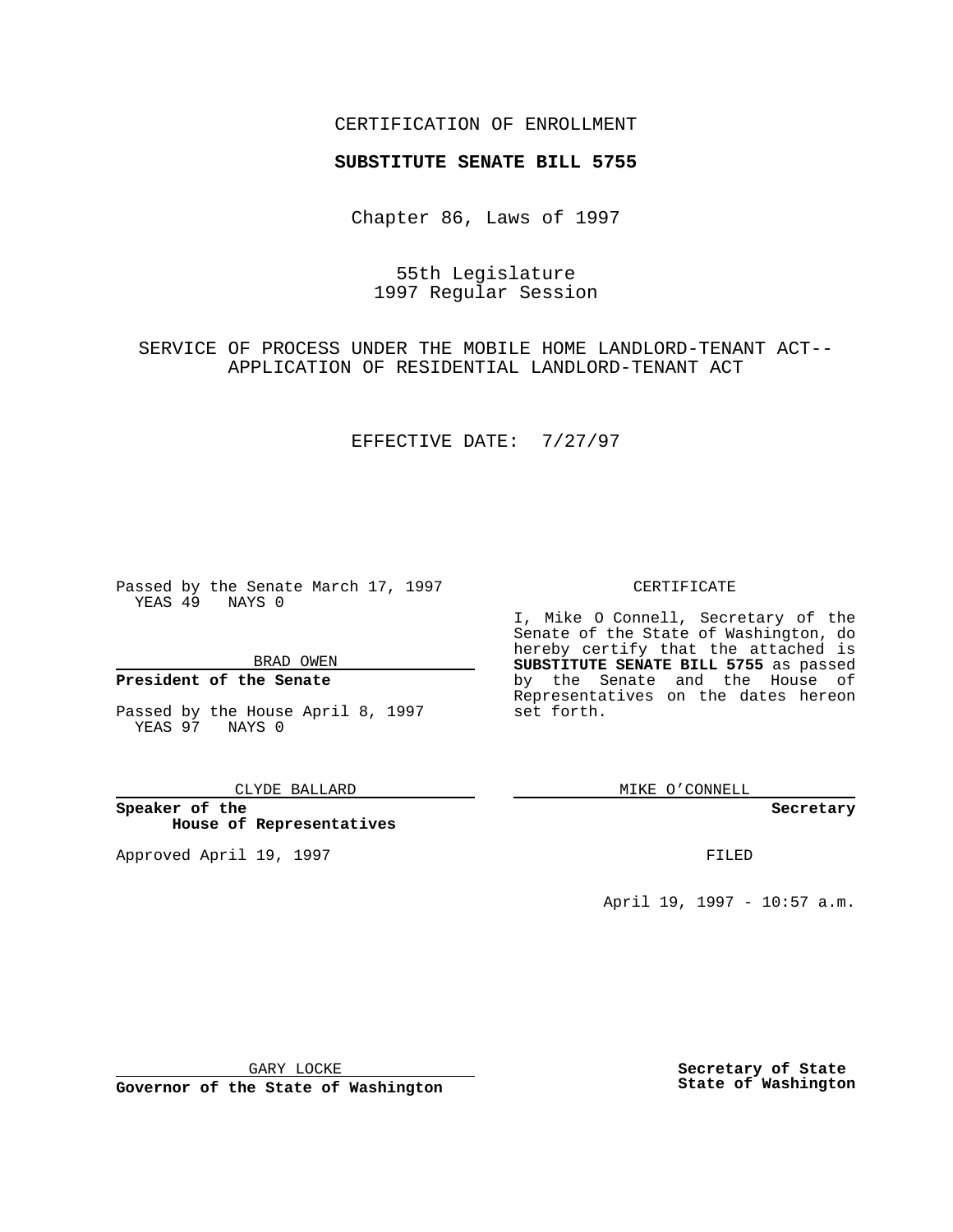## **SUBSTITUTE SENATE BILL 5755** \_\_\_\_\_\_\_\_\_\_\_\_\_\_\_\_\_\_\_\_\_\_\_\_\_\_\_\_\_\_\_\_\_\_\_\_\_\_\_\_\_\_\_\_\_\_\_

\_\_\_\_\_\_\_\_\_\_\_\_\_\_\_\_\_\_\_\_\_\_\_\_\_\_\_\_\_\_\_\_\_\_\_\_\_\_\_\_\_\_\_\_\_\_\_

Passed Legislature - 1997 Regular Session

### **State of Washington 55th Legislature 1997 Regular Session**

**By** Senate Committee on Financial Institutions, Insurance & Housing (originally sponsored by Senator Swecker)

Read first time 03/05/97.

 AN ACT Relating to service of process in landlord-tenant disputes; and amending RCW 59.18.055 and 59.20.040.

BE IT ENACTED BY THE LEGISLATURE OF THE STATE OF WASHINGTON:

 **Sec. 1.** RCW 59.18.055 and 1989 c 342 s 14 are each amended to read as follows:

 (1) When the plaintiff, after the exercise of due diligence, is unable to personally serve the summons on the defendant, the court may authorize the alternative means of service described herein. Upon filing of an affidavit from the person or persons attempting service describing those attempts, and the filing of an affidavit from the plaintiff, plaintiff's agent, or plaintiff's attorney stating the belief that the defendant cannot be found, the court may enter an order authorizing service of the summons as follows:

14  $((+1))$   $(a)$  The summons and complaint shall be posted in a conspicuous place on the premises unlawfully held, not less than nine days from the return date stated in the summons; and

 $((2))$  (b) Copies of the summons and ((compliant [complaint])) 18 complaint shall be deposited in the mail, postage prepaid, by both regular mail and certified mail directed to the defendant's or